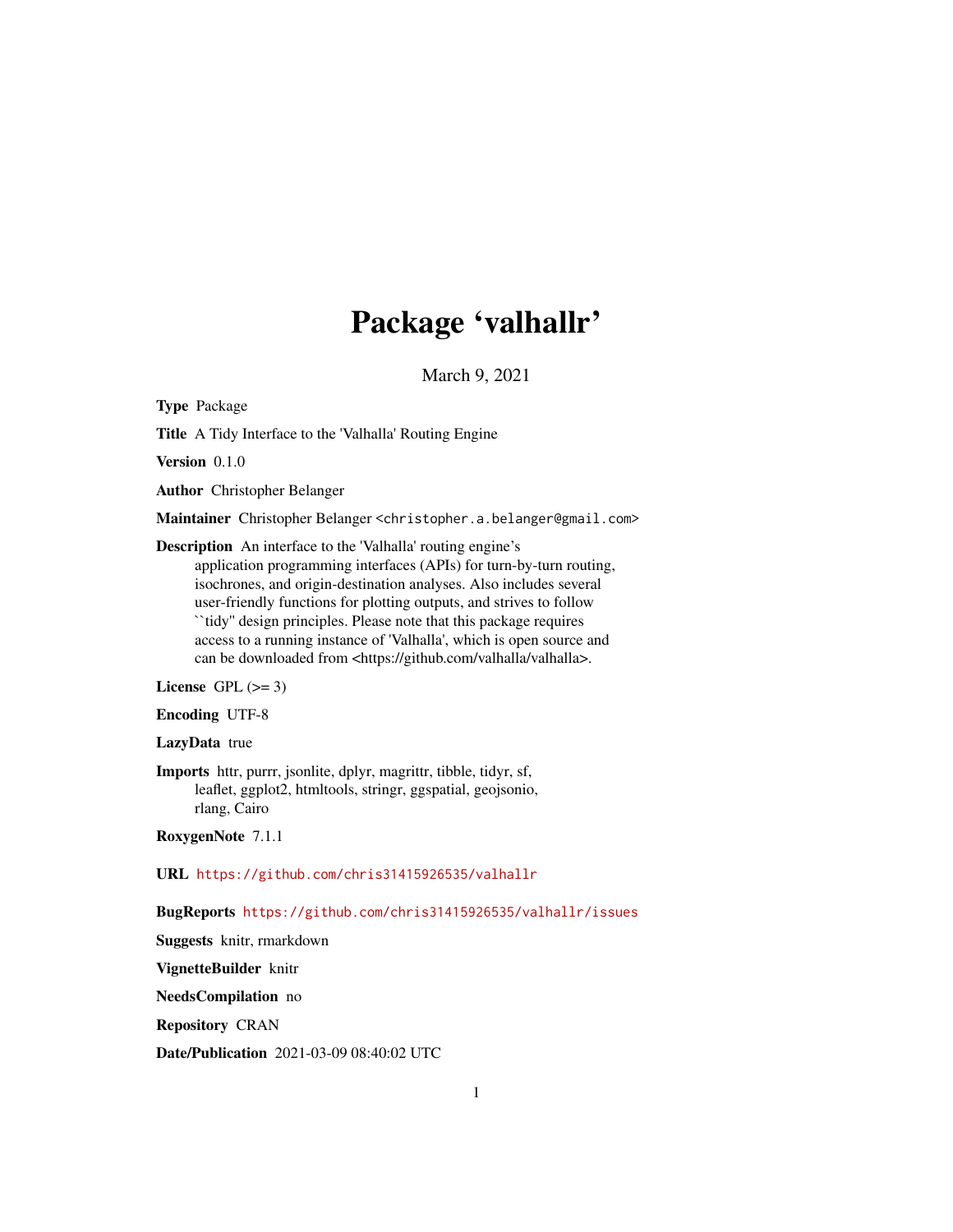#### <span id="page-1-0"></span>2 decode and  $\alpha$  decode and  $\alpha$  decode and  $\alpha$  decode and  $\alpha$  decode and  $\alpha$  decode

# R topics documented:

| Index |                                                                                                        |  |
|-------|--------------------------------------------------------------------------------------------------------|--|
|       |                                                                                                        |  |
|       |                                                                                                        |  |
|       |                                                                                                        |  |
|       |                                                                                                        |  |
|       |                                                                                                        |  |
|       |                                                                                                        |  |
|       |                                                                                                        |  |
|       | isochrone $\ldots \ldots \ldots \ldots \ldots \ldots \ldots \ldots \ldots \ldots \ldots \ldots \ldots$ |  |
|       |                                                                                                        |  |

decode *Decode Valhalla Route Shape*

# Description

For point-to-point routing, Valhalla's API provides a route shapefile in a special ASCII-encoded format. This function takes an encoded string, decodes it, and returns the lat/lon coordinates as a tibble.

#### Usage

decode(encoded)

### Arguments

encoded An encoded shapefile in ASCII format from Valhalla's API.

# Details

To map the results, see also valhallr::map\_trip().

# Value

A tibble containing point locations in lat and lon columns.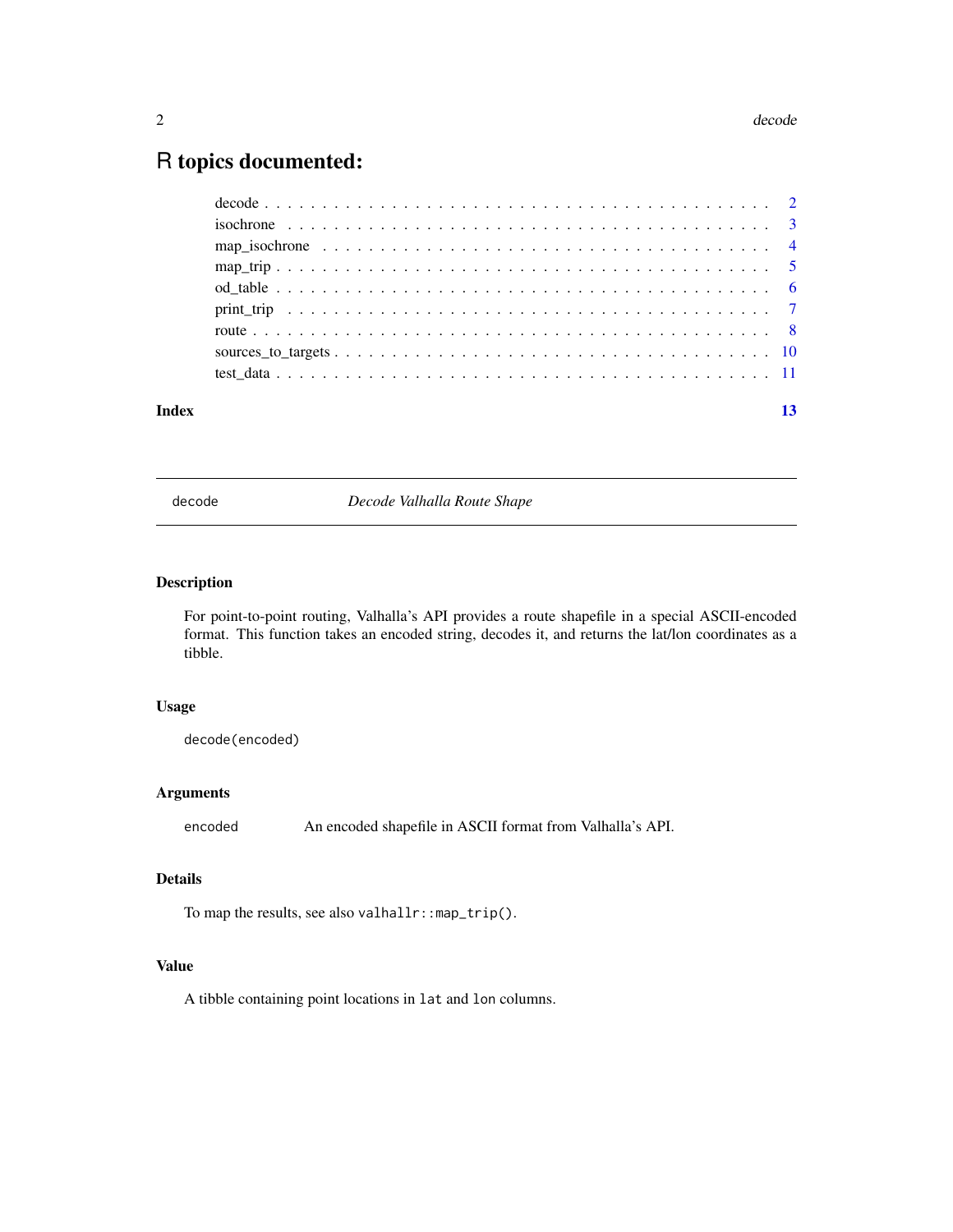<span id="page-2-0"></span>

#### Description

An isochrone, also known as a service area, is a polygon that shows the area reachable from a starting point by traveling along a road network for a certain distance or time. This function provides an interface to the Valhalla routing engine's isochrone API. It lets you provide a starting point's latitude and longitude, a distance or time metric, and a vector of distances/times, and if it's successful it returns an sf-class tibble of polygons.

#### Usage

```
isochrone(
  from,
  costing = "pedestrian",
  contours = c(5, 10, 15),metric = "min",
 min_road_class = "residential",
 minimum_reachability = 500,
 hostname = "localhost",
 port = 8002
)
```
# Arguments

| A tibble containing one origin location in columns named lat and lon.                                                   |
|-------------------------------------------------------------------------------------------------------------------------|
| The travel costing method: at present "auto", "bicycle", and "pedestrian" are<br>supported.                             |
| A numeric vector of values at which to produce the isochrones.                                                          |
| Distance or time. Accepts parameters "min" and "km".                                                                    |
| min_road_class The minimum road classification Valhalla will consider. Defaults to residential.<br>minimum_reachability |
| The minimum number of nodes a candidate network needs to have before it is<br>included.                                 |
| Hostname or IP address of your Valhalla instance. Defaults to "localhost".                                              |
| The port your Valhalla instance is monitoring. Defaults to 8002.                                                        |
|                                                                                                                         |

# Details

More more information, please see Valhalla's API documentation:

• <https://valhalla.readthedocs.io/en/latest/api/isochrone/api-reference/>

#### Value

An sf/tibble object containing isochrone polygons.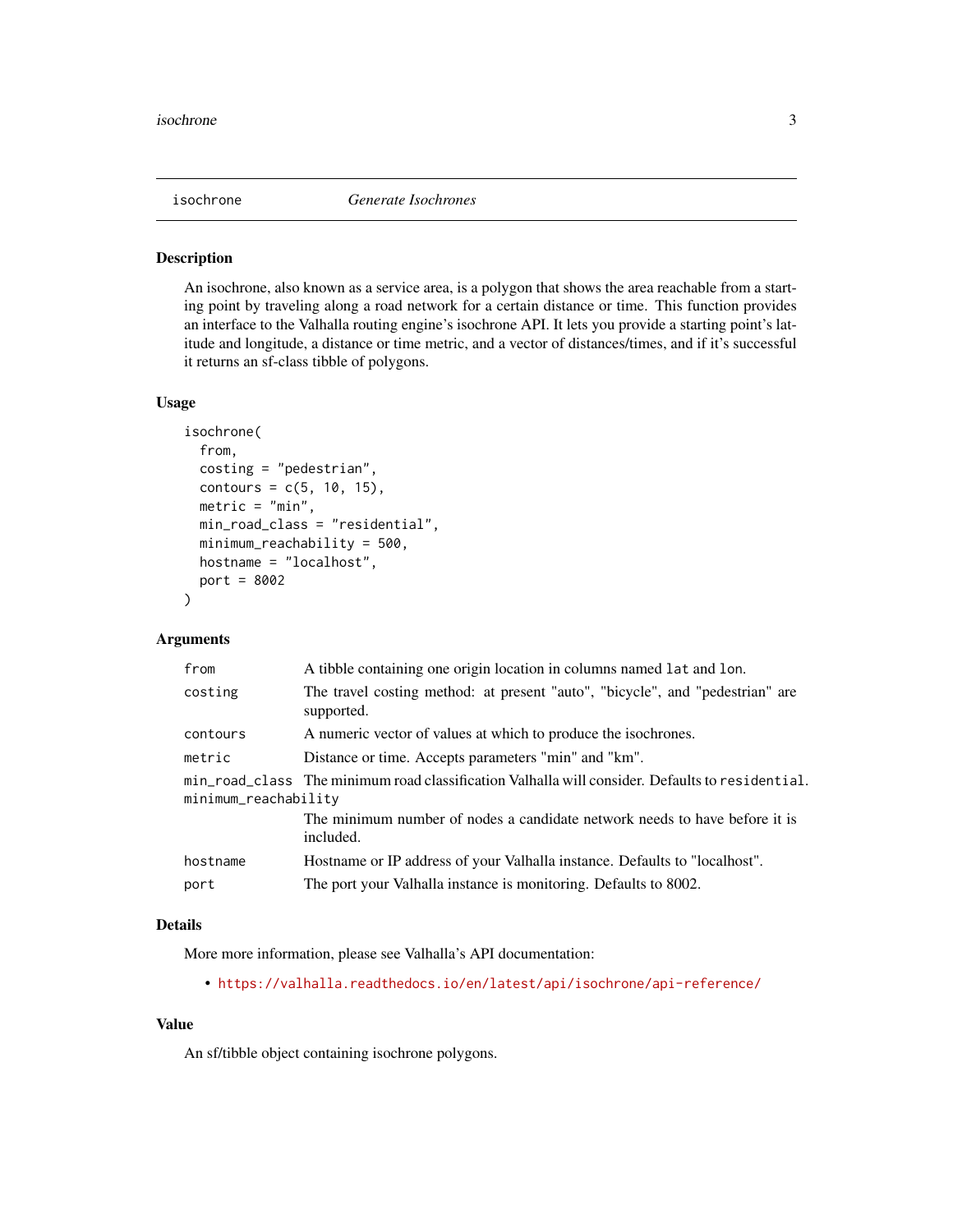#### Examples

```
## Not run:
library(valhallr)
# set up our departure point: the University of Ottawa
from <- test_data("uottawa")
# generate a set of isochrones for travel by bicycle
i <- valhallr::isochrone(from, costing = "bicycle")
# map the isochrones
map_isochrone(i)
## End(Not run)
```
map\_isochrone *Generate maps of isochrones*

#### Description

This is a convenience function that takes the output of valhallr::isochrone() and generates either a static or interactive map.

# Usage

```
map_isochrone(isochrone, method = "leaflet")
```
#### Arguments

| isochrone | An isochrone sf object generated by valhallr::isochrone().              |
|-----------|-------------------------------------------------------------------------|
| method    | The method used to map it. Two methods are supported:                   |
|           | • "leaflet" produces an interactive HTML map using the Leaflet package. |
|           | • "ggplot" produces a static map.                                       |

### Value

A plot of the isochrones, either a a leaflet object or a ggplot object.

# Examples

```
## Not run:
library(valhallr)
# set up our departure point: the University of Ottawa
from <- test_data("uottawa")
# generate a set of isochrones for travel by bicycle
i <- valhallr::isochrone(from, costing = "bicycle")
# map the isochrones
```
<span id="page-3-0"></span>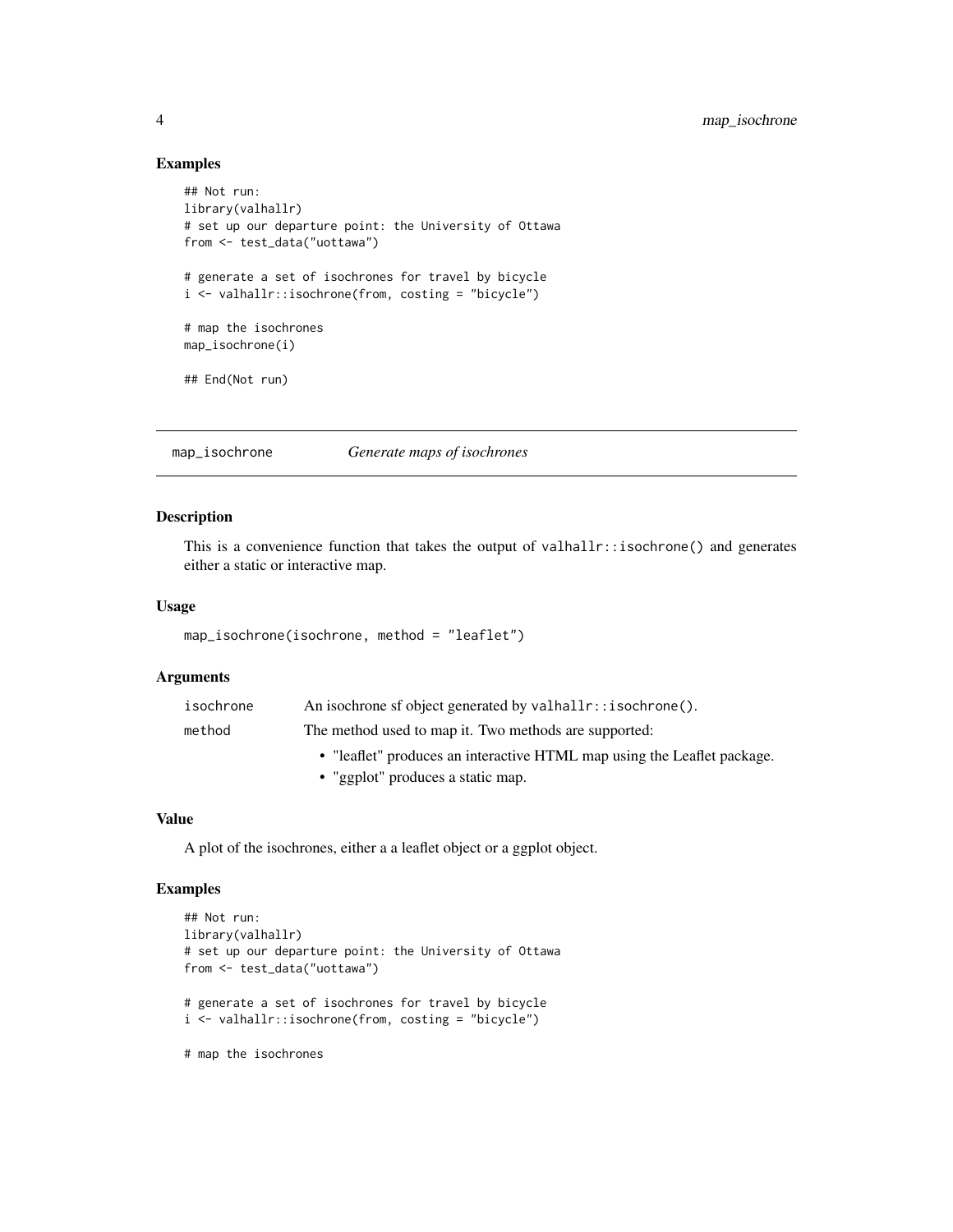#### <span id="page-4-0"></span>map\_trip 5

map\_isochrone(i)

## End(Not run)

#### map\_trip *Make a Map from a Trip*

# Description

Make a Map from a Trip

# Usage

```
map_trip(trip, method = "leaflet")
```
# Arguments

| trip   | A trip response from $vahlar::route()$ .                                |
|--------|-------------------------------------------------------------------------|
| method | Which mapping service to use. Defaults to leaflet; also can use ggplot. |

# Value

A map object, either leaflet or ggplot.

# Examples

```
## Not run:
 library(valhallr)
 # set up origin and destination data
 from <- test_data("uottawa")
 to <- test_data("cdntirecentre")
 # calculate the trip
 trip \le - route(from = from, to = to)
 # show overall trip information
 print_trip(trip, all_details = FALSE)
 # make an interactive map of the trip using the leaflet package
 map_trip(trip, method = "leaflet")
## End(Not run)
```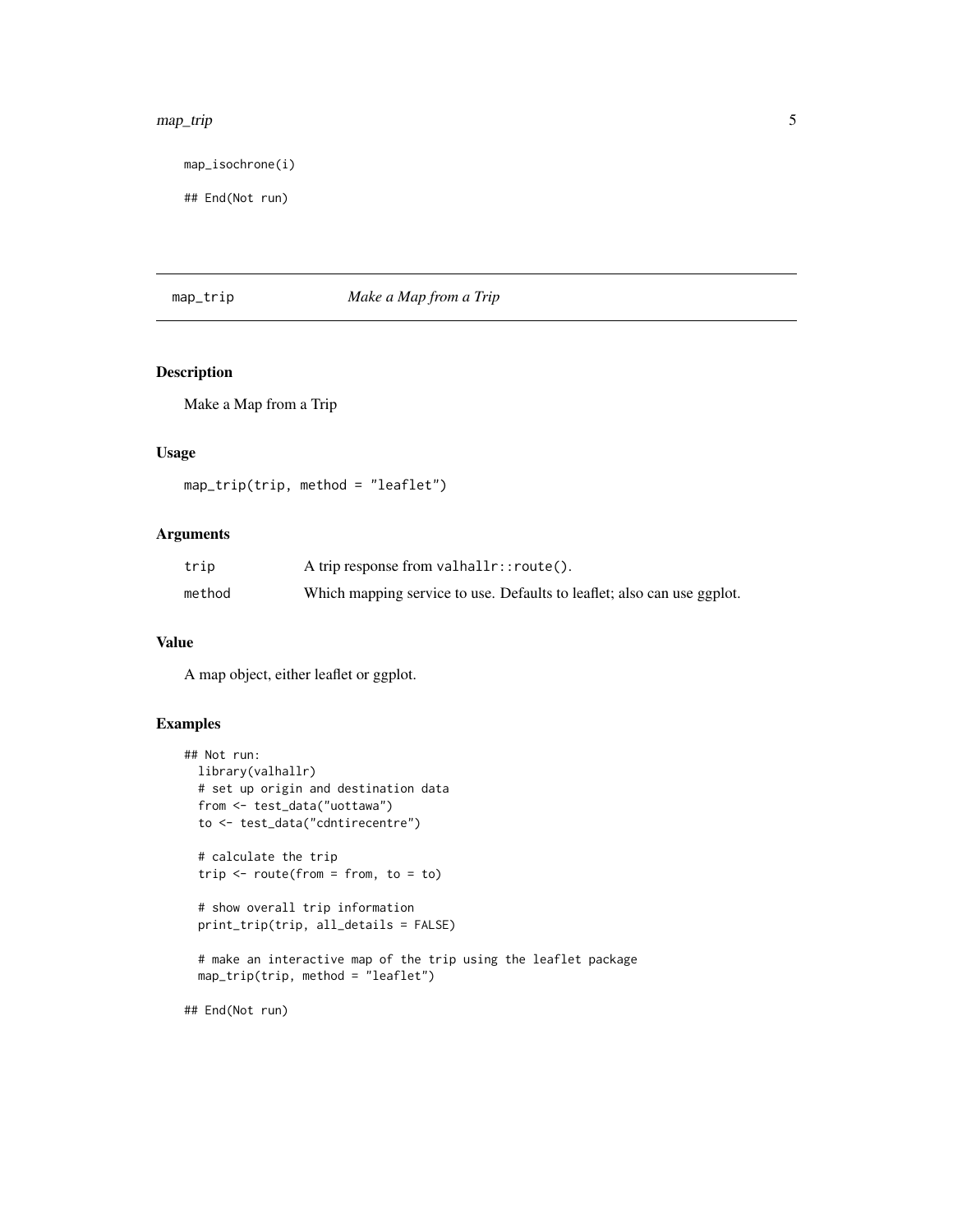<span id="page-5-0"></span>

#### Description

This function creates a tidy (i.e. long) table of origin-destination trip data using the Valhalla routing engine. For a set of o origins and d destinations, it returns a tibble with (o x d) rows with the travel distance and time between each pair. It can handle several different travel modes and routing options.

This function is a user-friendly wrapper aroundvalhalla::sources\_to\_targets(), which calls the Valhalla API directly. sources\_to\_targets() offers finer- grained control over API options, and so this latter function may be more useful for advanced users.

Notable features of od\_matrix():

- You can specify human-readable indices with from\_id\_col and to\_id\_col. (Valhalla's API only returns zero-indexed integer identifiers.)
- You can specify a batch\_size to break computation into several smaller API calls, to prevent your Valhalla instance from running out of memory. This seems especially important for pedestrian routing, where I've sometimes needed to use a batch size as small as 5.

#### Usage

```
od_table(
  froms,
  from_id_col,
  tos,
  to_id_col,
  costing = "auto",batch_size = 100,
  minimum_reachability = 500,
  verbose = FALSE,
 hostname = "localhost",
  port = 8002
\lambda
```
#### Arguments

| froms       | A tibble containing origin locations in columns named lat and lon, and an<br>optional column with human-readable names.      |
|-------------|------------------------------------------------------------------------------------------------------------------------------|
| from_id_col | The name of the column in froms that contains human-readable names.                                                          |
| tos         | A tibble containing destination locations in columns named lat and lon, and an<br>optional column with human-readable names. |
| to_id_col   | The name of the column in tos that contains human-readable names.                                                            |
| costing     | The travel costing method: at present "auto", "bicycle", and "pedestrian" are<br>supported.                                  |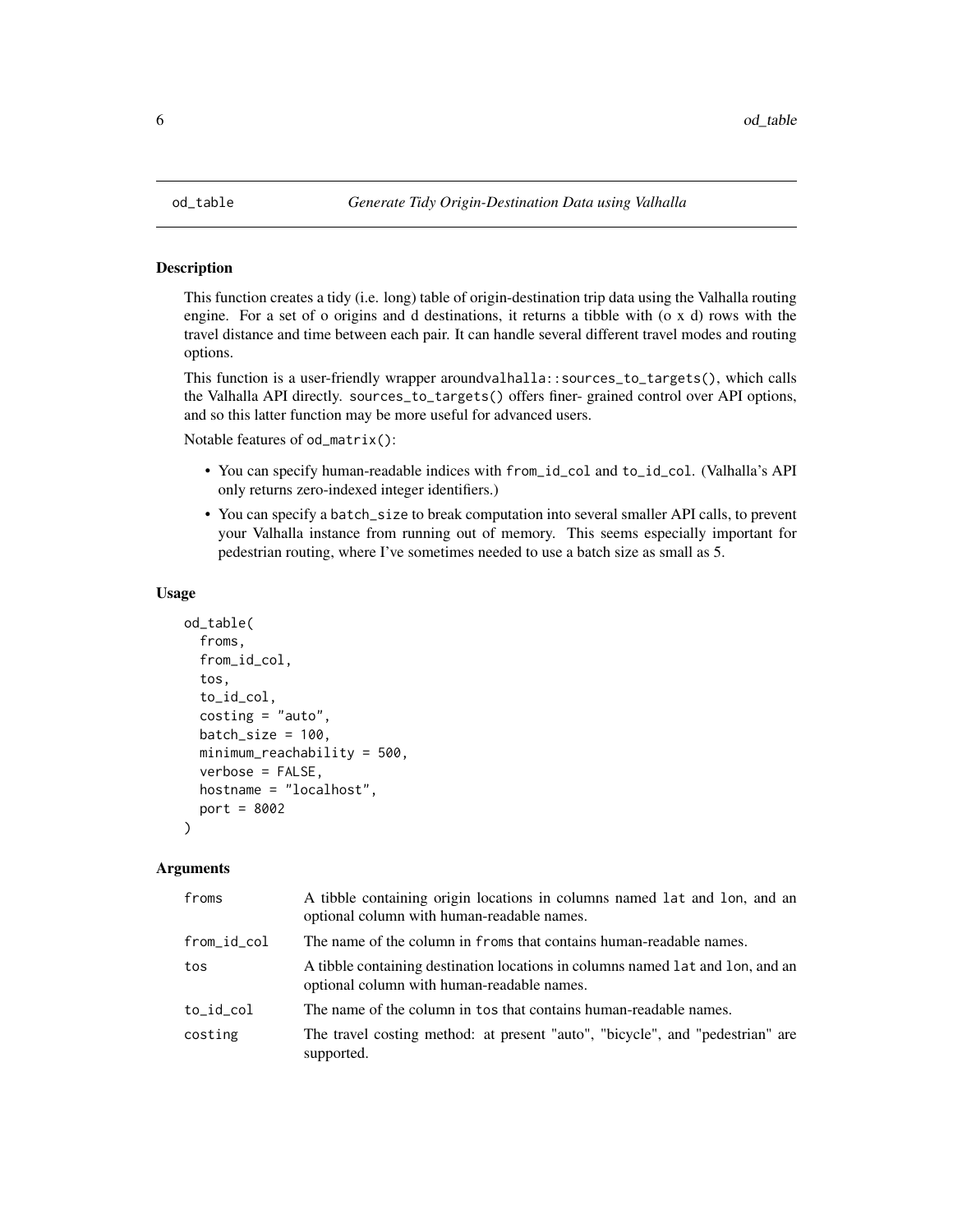#### <span id="page-6-0"></span>print\_trip 7 to 1.0 minutes and 2.0 minutes and 2.0 minutes and 2.0 minutes and 2.0 minutes and 2.0 minutes and 2.0 minutes and 2.0 minutes and 2.0 minutes and 2.0 minutes and 2.0 minutes and 2.0 minutes and 2.0 minutes an

| batch_size           | The number of origin points to process per API call.                                                                                                                                                 |
|----------------------|------------------------------------------------------------------------------------------------------------------------------------------------------------------------------------------------------|
| minimum_reachability |                                                                                                                                                                                                      |
|                      | The minimum number of nodes a candidate network needs to have before it is<br>included. Try increasing this value (e.g. to 500) if Valhalla is getting stuck in<br>small disconnected road networks. |
| verbose              | Boolean. Defaults to FALSE. If TRUE, it will provide updates on on the batch-<br>ing process (if applicable).                                                                                        |
| hostname             | Hostname or IP address of your Valhalla instance. Defaults to "localhost".                                                                                                                           |
| port                 | The port your Valhalla instance is monitoring. Defaults to 8002.                                                                                                                                     |
|                      |                                                                                                                                                                                                      |

### Value

A tibble showing the trip distances and times from each origin to each named destination.

# Examples

```
## Not run:
library(dplyr)
library(valhallr)
# set up our inputs
origins <- bind_rows(test_data("parliament"), test_data("uottawa"), test_data("cntower"))
destinations <- bind_rows(test_data("cdntirecentre"), test_data("parliament"))
# generate a tidy origin-destination table
od <- od_table (froms = origins,
                from_id_col = "name",
                tos = destinations,
                to_id\_col = "name",
                costing = "auto",
                batch_size = 100,
                minimum_reachability = 500)
## End(Not run)
```

```
print_trip Print Trip Summary and Turn-By-Turn Directions
```
# Description

Print Trip Summary and Turn-By-Turn Directions

#### Usage

print\_trip(trip, all\_details = FALSE)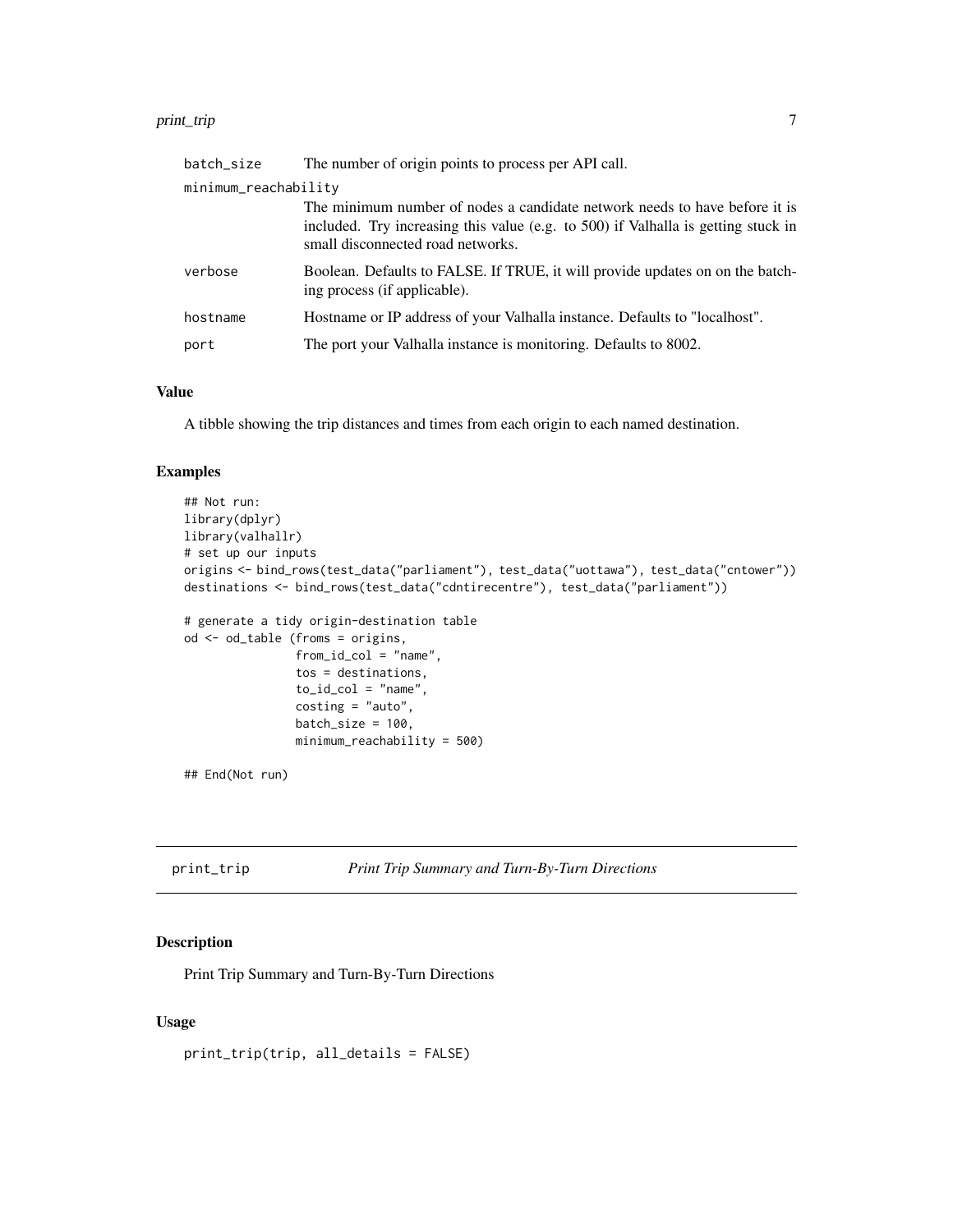#### <span id="page-7-0"></span>**Arguments**

| trip        | A trip response from $vahlar::route()$ .                                                 |
|-------------|------------------------------------------------------------------------------------------|
| all_details | Boolean. Should we print each turn-by-turn instruction along with an overall<br>summary? |

### Value

The input trip object, invisibly.

#### Examples

```
## Not run:
 library(valhallr)
 # set up origin and destination data
 from <- test_data("uottawa")
 to <- test_data("cdntirecentre")
 # calculate the trip
 trip \le - route(from = from, to = to)
 # show overall trip information
 print_trip(trip, all_details = FALSE)
 # make an interactive map of the trip using the leaflet package
 map_trip(trip, method = "leaflet")
## End(Not run)
```
route *Point-to-Point Routing with Valhalla*

# Description

This function calls Valhalla's route API to return turn-by-turn directions from one origin to one destination. Several costing methods are supported, and there are parameters that let you give custom options to Valhalla. Please note that this function requires access to a running instance of Valhalla.

#### Usage

```
route(
  from = NA,
  to = NA.
  costing = "auto",unit = "kilometers",
  from_search_filter = list(max_road_class = "motorway", min_road_class =
    "residential"),
 to_search_filter = list(max_road_class = "motorway", min_road_class = "residential"),
```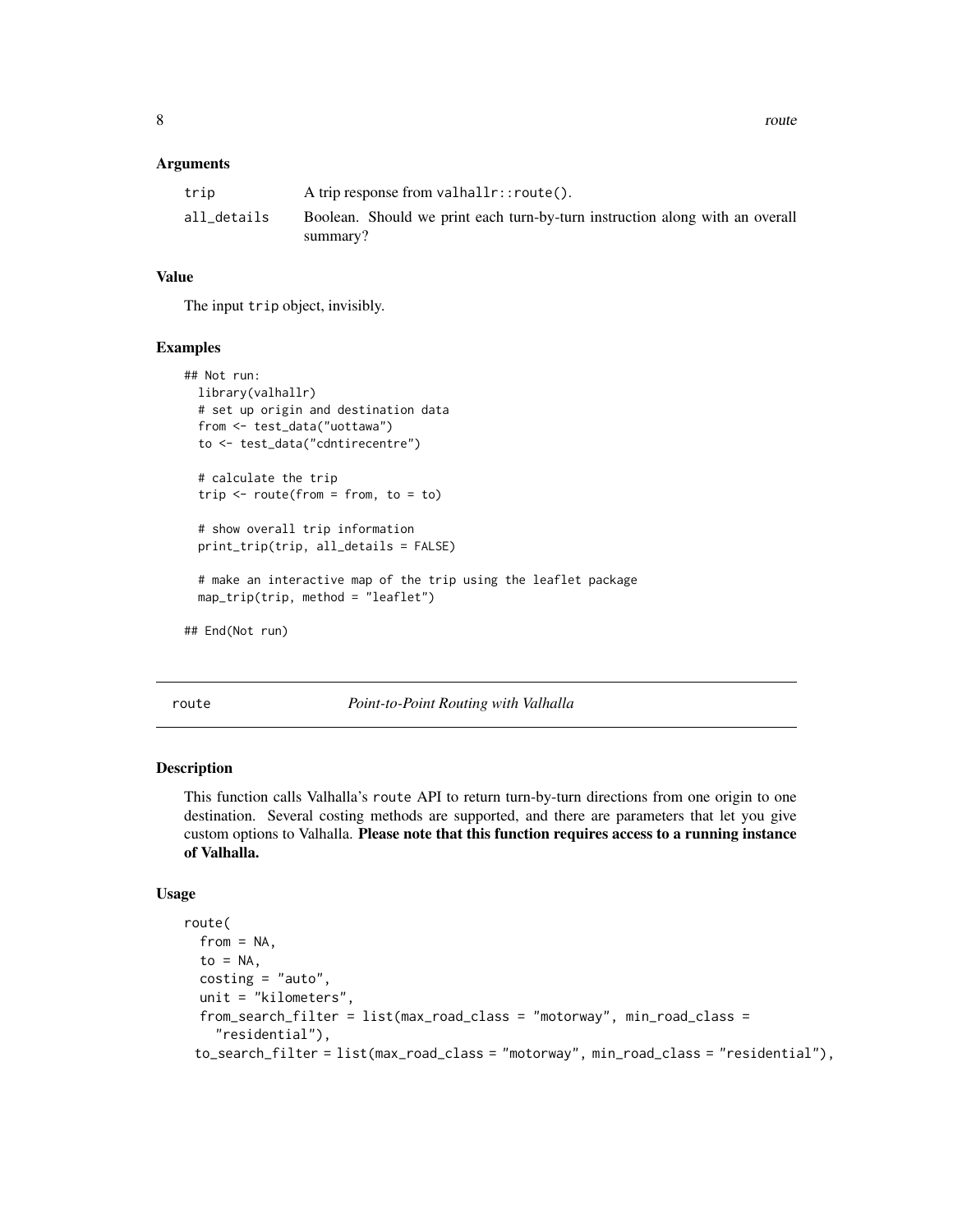route 9

```
minimum_reachability = 50,
costing_options = list(),
hostname = "localhost",
port = 8002
```
# Arguments

 $\mathcal{L}$ 

| from                 | A tibble containing one origin location in columns named lat and lon.                                                                                                                                                                          |
|----------------------|------------------------------------------------------------------------------------------------------------------------------------------------------------------------------------------------------------------------------------------------|
| to                   | A tibble containing one destination location in columns named lat and lon.                                                                                                                                                                     |
| costing              | The travel costing method. Values "auto", "bicycle", and "pedestrian" all work.                                                                                                                                                                |
| unit                 | Distance measurement units. Defaults to "kilometres".                                                                                                                                                                                          |
| from_search_filter   |                                                                                                                                                                                                                                                |
|                      | A named list of options provided to Valhalla API. Defaults set a maximum road<br>class ("motorway", the highest) and minimum road class ("residential", which<br>is one above the lowest, "service_other"). See API documentation for details. |
| to_search_filter     |                                                                                                                                                                                                                                                |
|                      | A named list of options provided to Valhalla API. Defaults set a maximum road<br>class ("motorway", the highest) and minimum road class ("residential", which<br>is one above the lowest, "service_other"). See API documentation for details. |
| minimum_reachability |                                                                                                                                                                                                                                                |
|                      | The minimum number of nodes a candidate network needs to have before it is<br>included. Try increasing this value (e.g. to 500) if Valhalla is getting stuck in<br>small disconnected road networks.                                           |
| costing_options      |                                                                                                                                                                                                                                                |
|                      | A named list of options provided to the Valhalla API that affect route costing,<br>e.g. willingness to travel on highways or through alleys. See API documentation<br>for details.                                                             |
| hostname             | Hostname or IP address of your Valhalla instance. Defaults to "localhost".                                                                                                                                                                     |
| port                 | The port your Valhalla instance is monitoring. Defaults to 8002.                                                                                                                                                                               |
|                      |                                                                                                                                                                                                                                                |

# Details

For more details, please check the Valhalla API documentation here:

• <https://valhalla.readthedocs.io/en/latest/api/turn-by-turn/api-reference/>

#### Value

A trip object.

# Examples

```
## Not run:
 library(valhallr)
  # set up origin and destination data
  from <- test_data("uottawa")
  to <- test_data("cdntirecentre")
```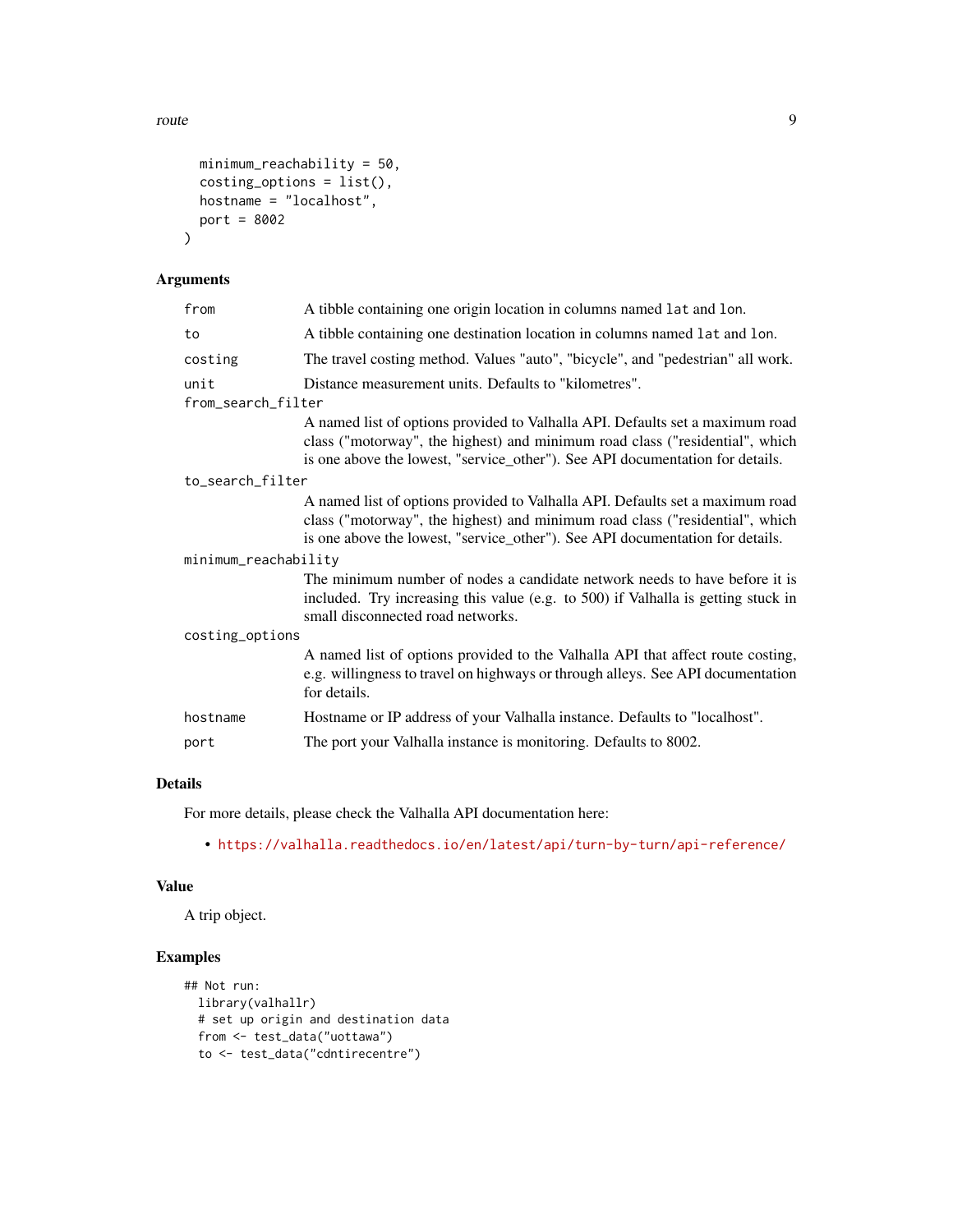```
# calculate the trip
 trip <- route(from = from, to = to)
 # show overall trip information
 print_trip(trip, all_details = FALSE)
 # make an interactive map of the trip using the leaflet package
 map_trip(trip, method = "leaflet")
## End(Not run)
```
sources\_to\_targets *Source-to-Targets Origin/Destination Matrices with Valhalla*

#### **Description**

This function creates a tidy (i.e. long) table of origin-destination trip data using the Valhalla routing engine. For a set of o origins and d destinations, it returns a tibble with (o x d) rows with the travel distance and time between each pair. It can handle several different travel modes and routing options. Please note that this function requires access to a running instance of Valhalla.

This function provides fine-grained control over Valhalla's API options.

- For a user-friendly function, see the function valhallr::od\_table().
- For details about the API, see Valhalla's documentation here: [https://valhalla.readthedoc](https://valhalla.readthedocs.io/en/latest/api/matrix/api-reference/)s. [io/en/latest/api/matrix/api-reference/](https://valhalla.readthedocs.io/en/latest/api/matrix/api-reference/)

#### Usage

```
sources_to_targets(
  froms,
  tos,
  costing = "auto",from_search_filter = list(max_road_class = "motorway", min_road_class =
    "residential"),
 to_search_filter = list(max_road_class = "motorway", min_road_class = "residential"),
 minimum_reachability = 50,
  costing_options = list(),
 hostname = "localhost",
 port = 8002
)
```
#### Arguments

| froms | A tibble containing origin locations in columns named lat and lon.      |
|-------|-------------------------------------------------------------------------|
| tos   | A tibble containing destination locations in columns named lat and lon. |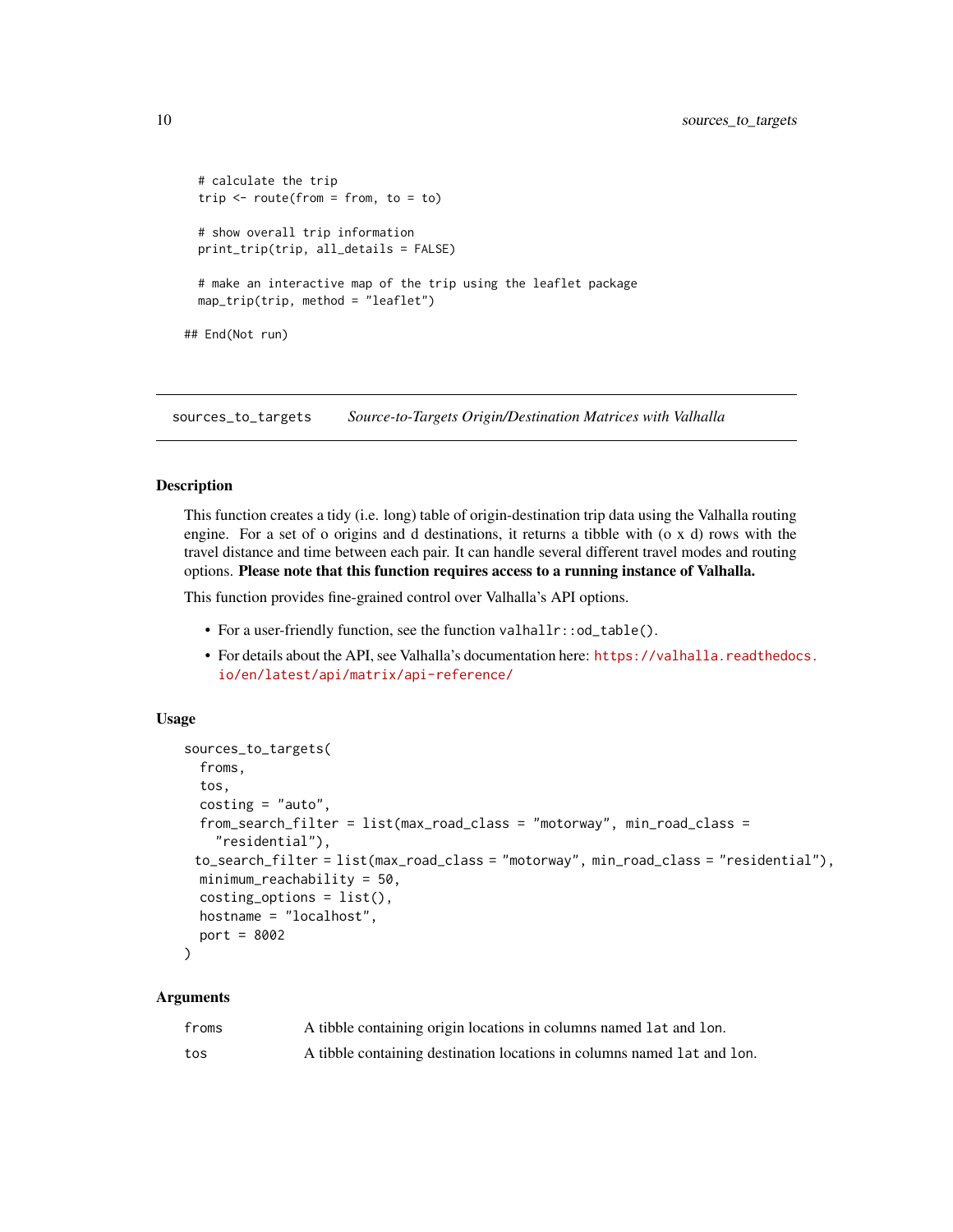<span id="page-10-0"></span>

| costing              | The travel costing method: at present "auto", "bicycle", and "pedestrian" are<br>supported.                                                                                                                                                    |
|----------------------|------------------------------------------------------------------------------------------------------------------------------------------------------------------------------------------------------------------------------------------------|
| from_search_filter   |                                                                                                                                                                                                                                                |
|                      | A named list of options provided to Valhalla API. Defaults set a maximum road<br>class ("motorway", the highest) and minimum road class ("residential", which<br>is one above the lowest, "service_other"). See API documentation for details. |
| to_search_filter     |                                                                                                                                                                                                                                                |
|                      | A named list of options provided to Valhalla API. Defaults set a maximum road<br>class ("motorway", the highest) and minimum road class ("residential", which<br>is one above the lowest, "service_other"). See API documentation for details. |
| minimum_reachability |                                                                                                                                                                                                                                                |
|                      | The minimum number of nodes a candidate network needs to have before it is<br>included. Try increasing this value (e.g. to 500) if Valhalla is getting stuck in<br>small disconnected road networks.                                           |
| costing_options      |                                                                                                                                                                                                                                                |
|                      | A named list of options provided to the Valhalla API that affect route costing,<br>e.g. willingness to travel on highways or through alleys. See API documentation<br>for details.                                                             |
| hostname             | Hostname or IP address of your Valhalla instance. Defaults to "localhost".                                                                                                                                                                     |
| port                 | The port your Valhalla instance is monitoring. Defaults to 8002.                                                                                                                                                                               |

#### Value

A tibble showing the trip distances and times from each origin to each destination.

# Examples

```
## Not run:
# NOTE: Assumes an instance of Valhalla is running on localhost:8002.
library(dplyr)
library(valhallr)
froms <- bind_rows(test_data("parliament"), test_data("uottawa"))
tos <- bind_rows(test_data("cdntirecentre"), test_data("parliament"))
st <- sources_to_targets(froms, tos)
```
## End(Not run)

test\_data *Get Lat/Lon Coordinates for Testing*

## Description

This function gives quick access to lat/lon coordinates for a few points around Ontario for testing and benchmarking purposes.

#### Usage

test\_data(dataset = NA)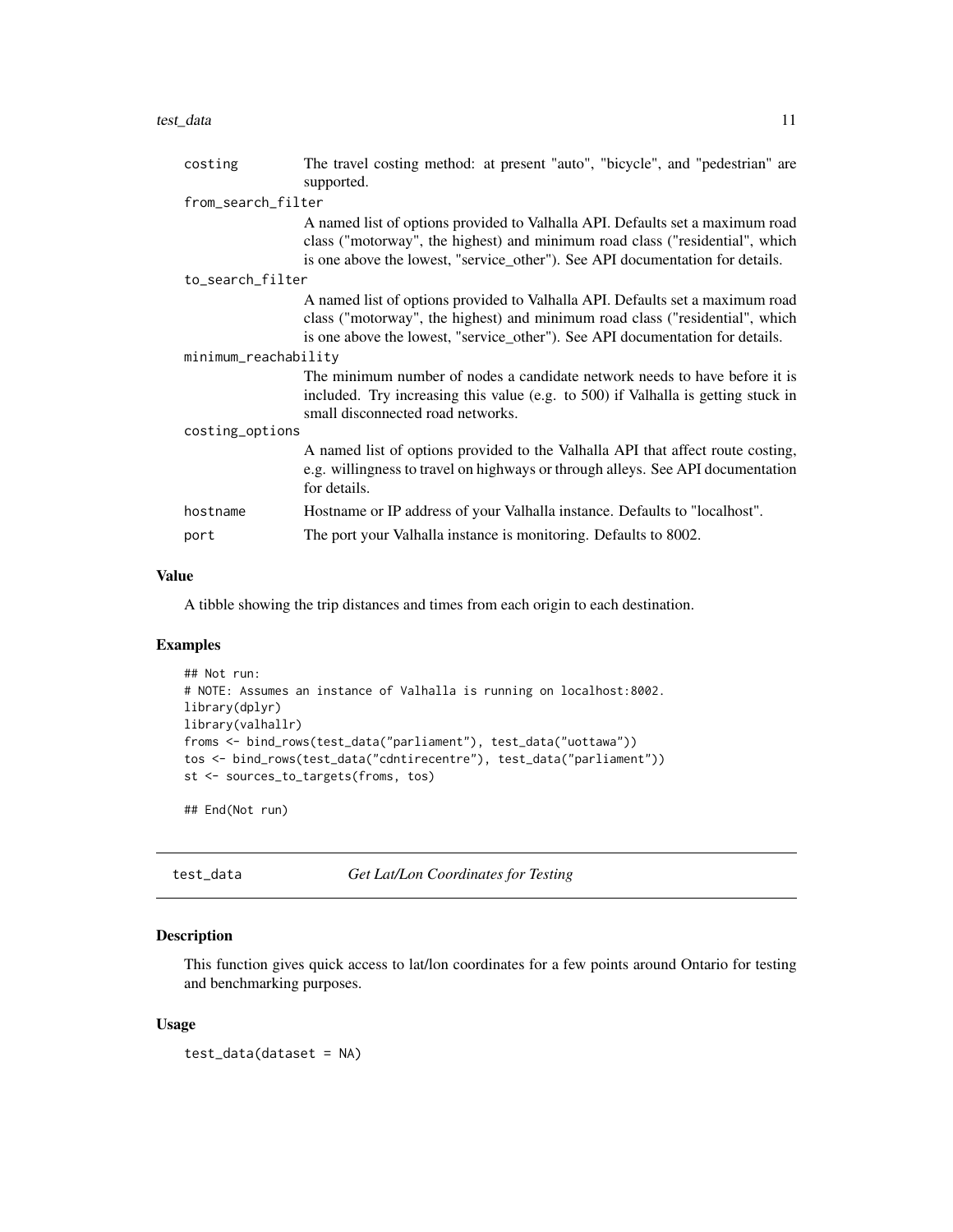# Arguments

dataset The name of a test dataset. By default, and if an unknown input is given, it returns all values.

# Value

A tibble with one or more location names, latitudes, and longitudes.